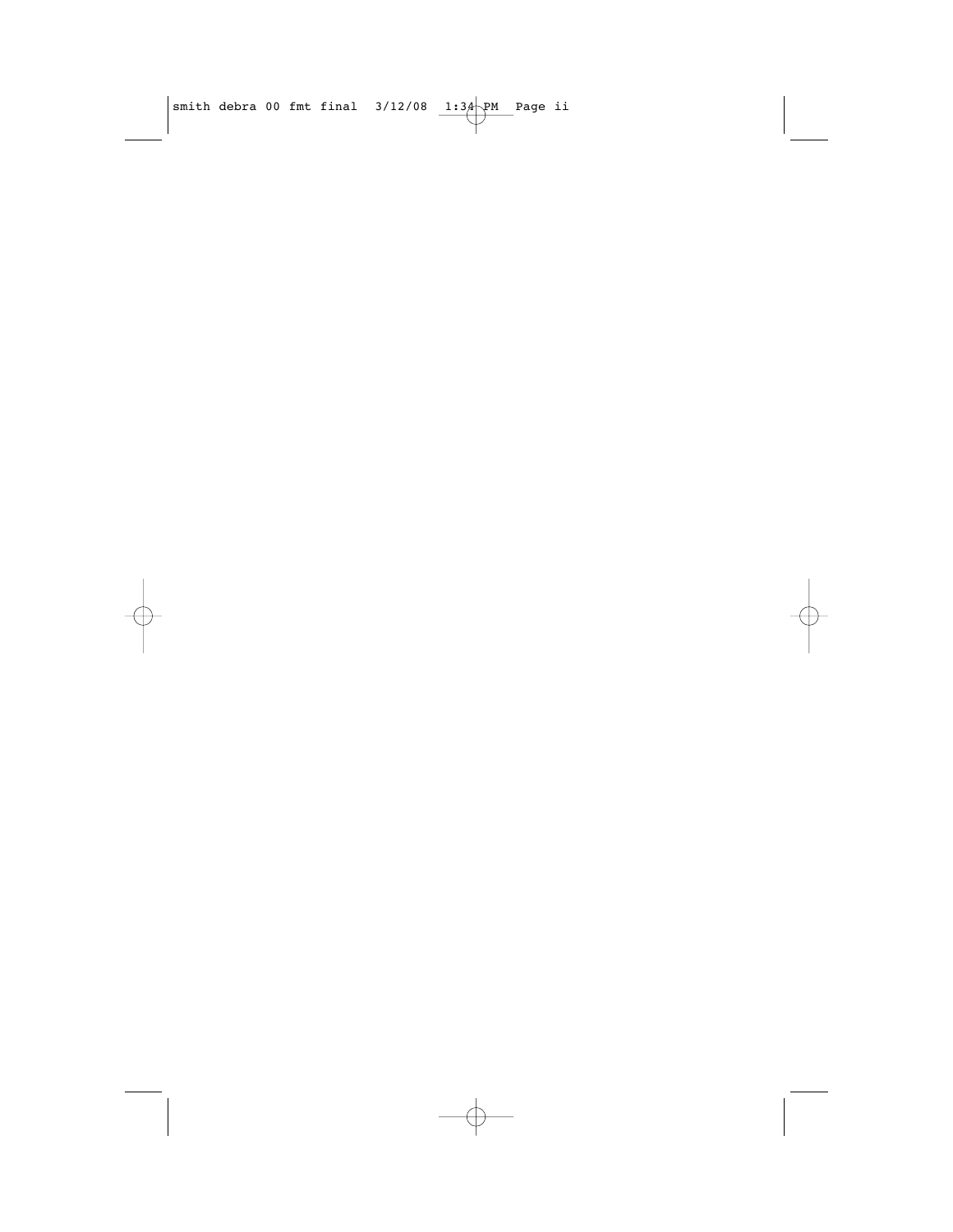## **The Words Unspoken**

**The Hidden Power of Language**

**Debra C. Smith**

Carolina Academic Press

Durham, North Carolina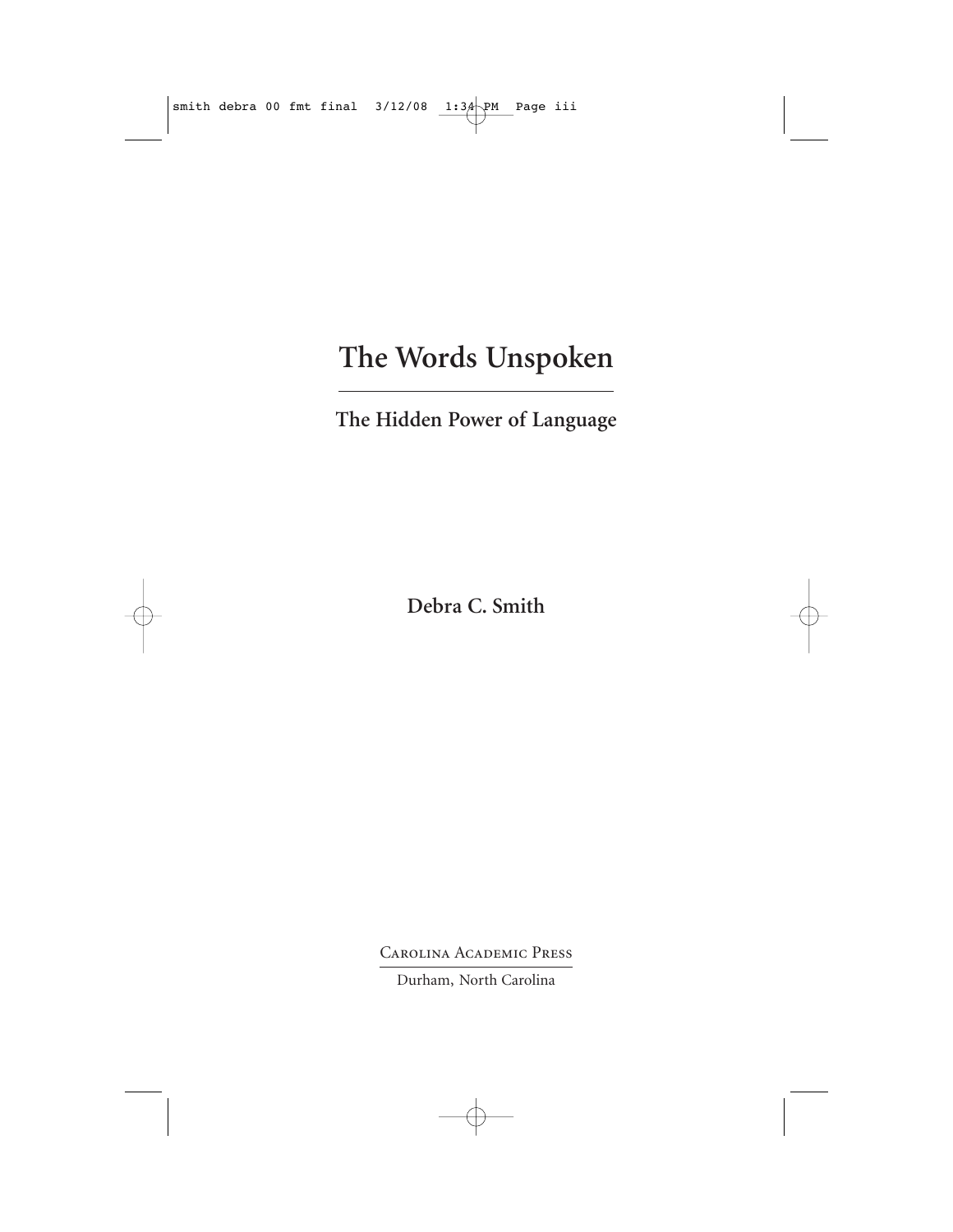Copyright © 2008 Debra C. Smith. All Rights Reserved.

#### **Library of Congress Cataloging-in-Publication Data**

Smith, Debra C.

The Words unspoken : the hidden power of language / by Debra C. Smith.

p. cm. Includes bibliographical references and index. ISBN-13: 978-1-59460-174-3 (alk. paper) ISBN-10: 1-59460-174-7 (alk. paper) 1. English language--Social aspects--United States. 2. English language--Spoken English--United States. 3. English language-- Variation--United States. 4. Language and culture--United States. I. Title.

PE2808.8.S65 2007 427.973--dc22

2007016473

Carolina Academic Press 700 Kent Street Durham, North Carolina 27701 Telephone (919) 489-7486 Fax (919) 493-5668 www.cap-press.com

#### **Printed in the United States of America.**

Cover design by Stephon Best, a graduate of Northwest School of the Arts in Charlotte, North Carolina.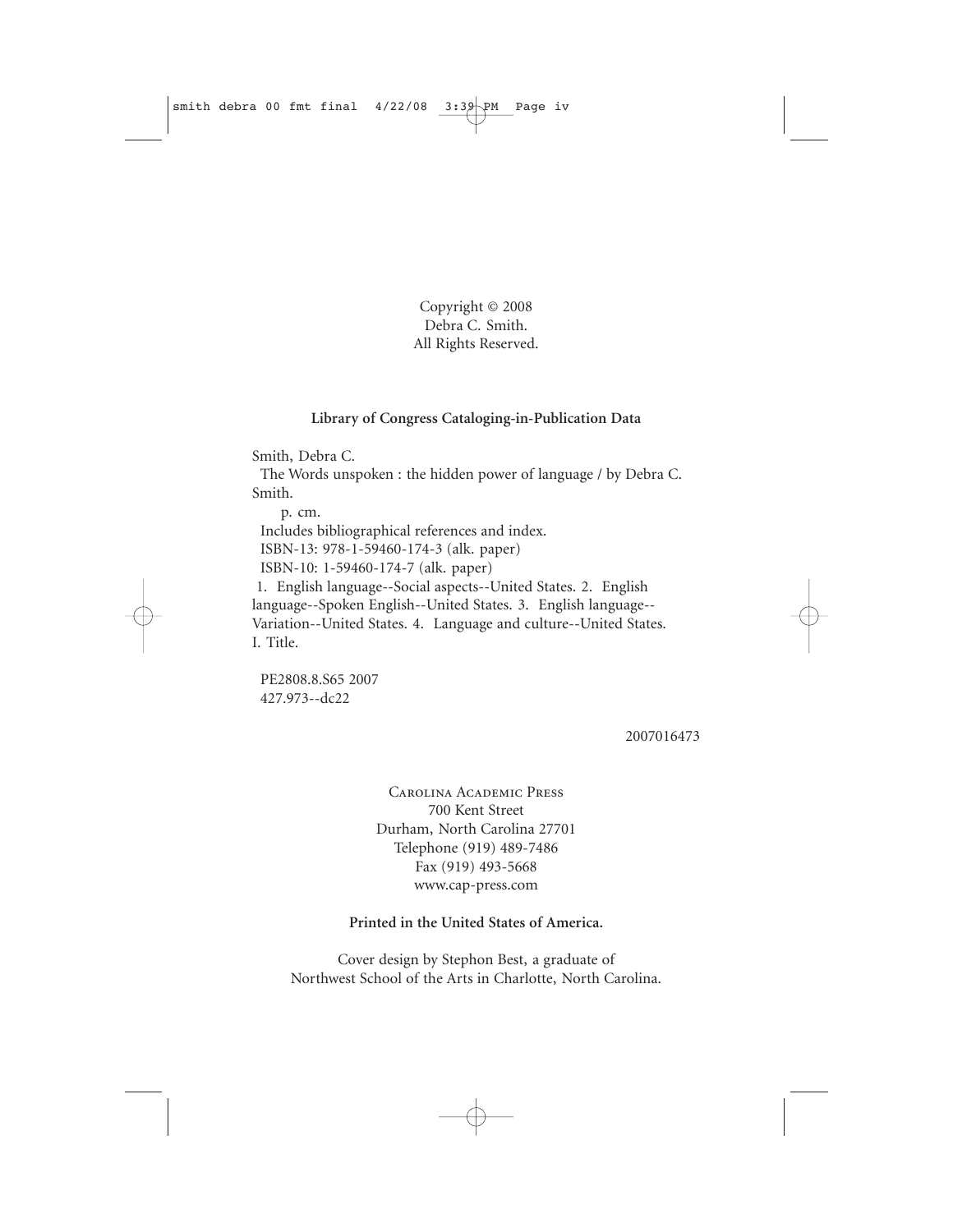# **Contents**

| Acknowledgments                                                                            | vii |
|--------------------------------------------------------------------------------------------|-----|
| Introduction                                                                               | xi  |
| Chapter One Language in Story                                                              | 3   |
| Cathy Carraway                                                                             | 52  |
| Virginia Carraway                                                                          | 54  |
| Becca Carraway                                                                             | 55  |
| <b>Belle Williams</b>                                                                      | 55  |
| Gerald Williams                                                                            | 57  |
| Chapter Two Language in Television                                                         | 63  |
| Good Times (1974-1979)                                                                     | 64  |
| The Fresh Prince of Bel-Air (1990-1996)                                                    | 68  |
| <b>Chapter Three</b><br>Language in Hip-Hop<br>The Secret Language of Jay-Z's 99 Problems  | 75  |
| and Kanye West's Jesus Walks                                                               | 77  |
| Chapter Four Language in Society                                                           | 95  |
| Appendix A: Survey                                                                         | 96  |
| Chapter Five Language Possibilities in the Classroom<br>Teaching Slang, Hip-Hop and Idioms | 103 |
| in the Classroom<br>Appendix C: Adapted from the Diversity Kit Education                   | 109 |
| Alliance, Brown University                                                                 | 112 |
| Bibliography                                                                               | 117 |
| Index                                                                                      | 123 |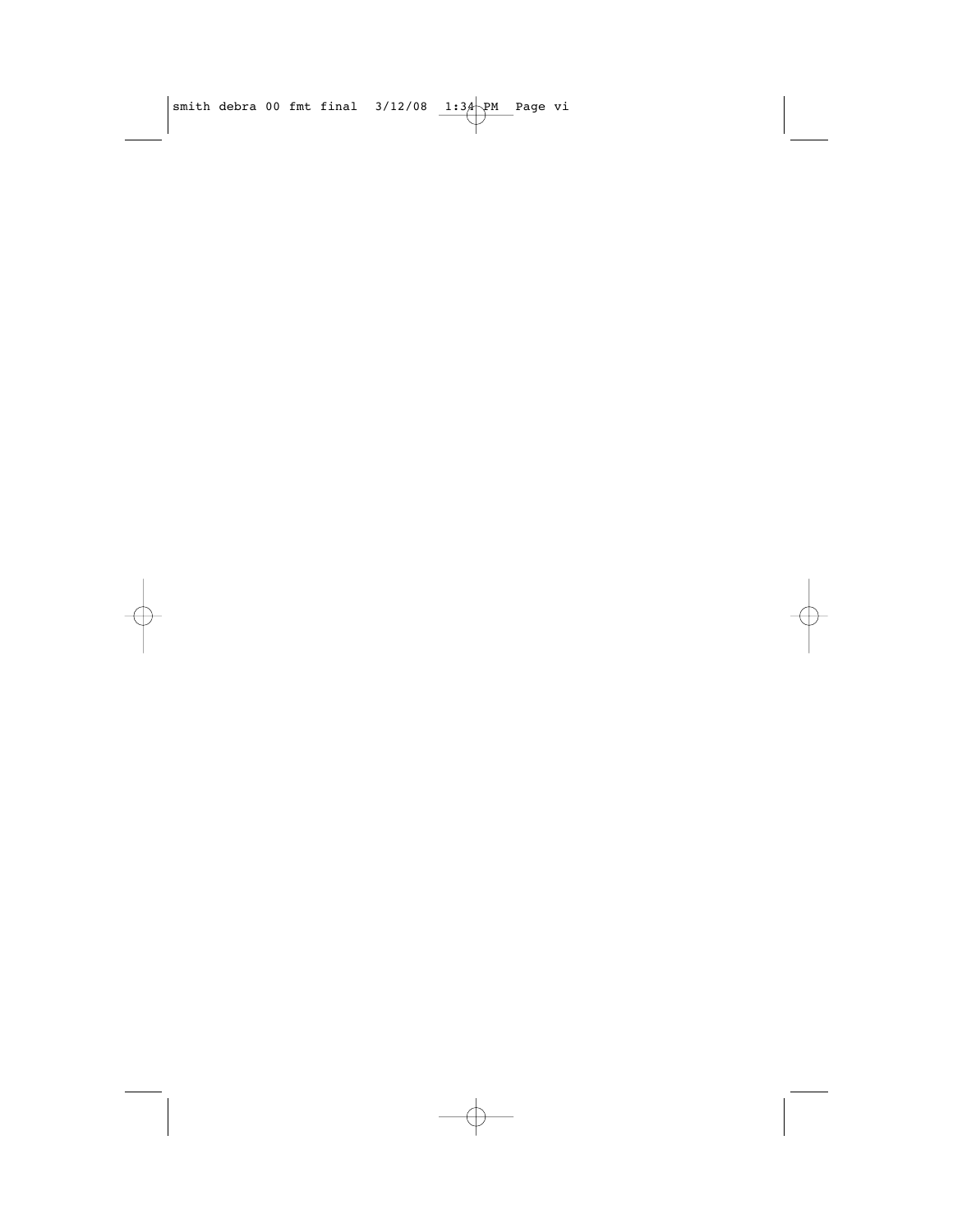### **Acknowledgments**

I have always been intrigued by language. As a teen I sat before the television admiring the way words effortlessly rolled off the tongues of newscasters, dreaming that one day I myself might one day command an audience. And, like others, I have had my share of times of being misunderstood with regard to language. For instance, as a 15 year-old taking drivers' education class, I noticed a gap in communication between my white instructor and me. When "Coach Varney" would say "Okay, Debra, break her," I would speed up, incensing him. He often yelled at me, asking why I went faster when he was telling me to "brake." This went on for a week and I was truly close to failing the practical portion of driver's education. I had to train myself and my ear to actually slow down when Varney said "brake," as opposed to what I was accustomed to the word meaning which, was "break for it," or "break out" or simply hit the gas and go faster. This book captures my stories, my friends' stories and the stories of my students and others who have a narrative to tell about language.

While I admit to not being a linguist by training, my fascination for language is no less passionate. In this decade humans are intrigued by varieties of "language." Language isn't just "bodily" or spoken word. Just recently I played a cell phone company's signature ring tone for my students who could easily recognize it as "the Nokia ring." Southwest Airlines would lead us to believe that a computer tone sends prospective travelers running back to their desktops to check the latest flight sales, and the honking sound that interrupts your favorite television show "speaks" to us in such a way that we check the rolling words at the bottom of the television screen to determine if there is a nearby weather hazard. This project allowed me to explore all the "sounds" that have impacted my world and to examine the val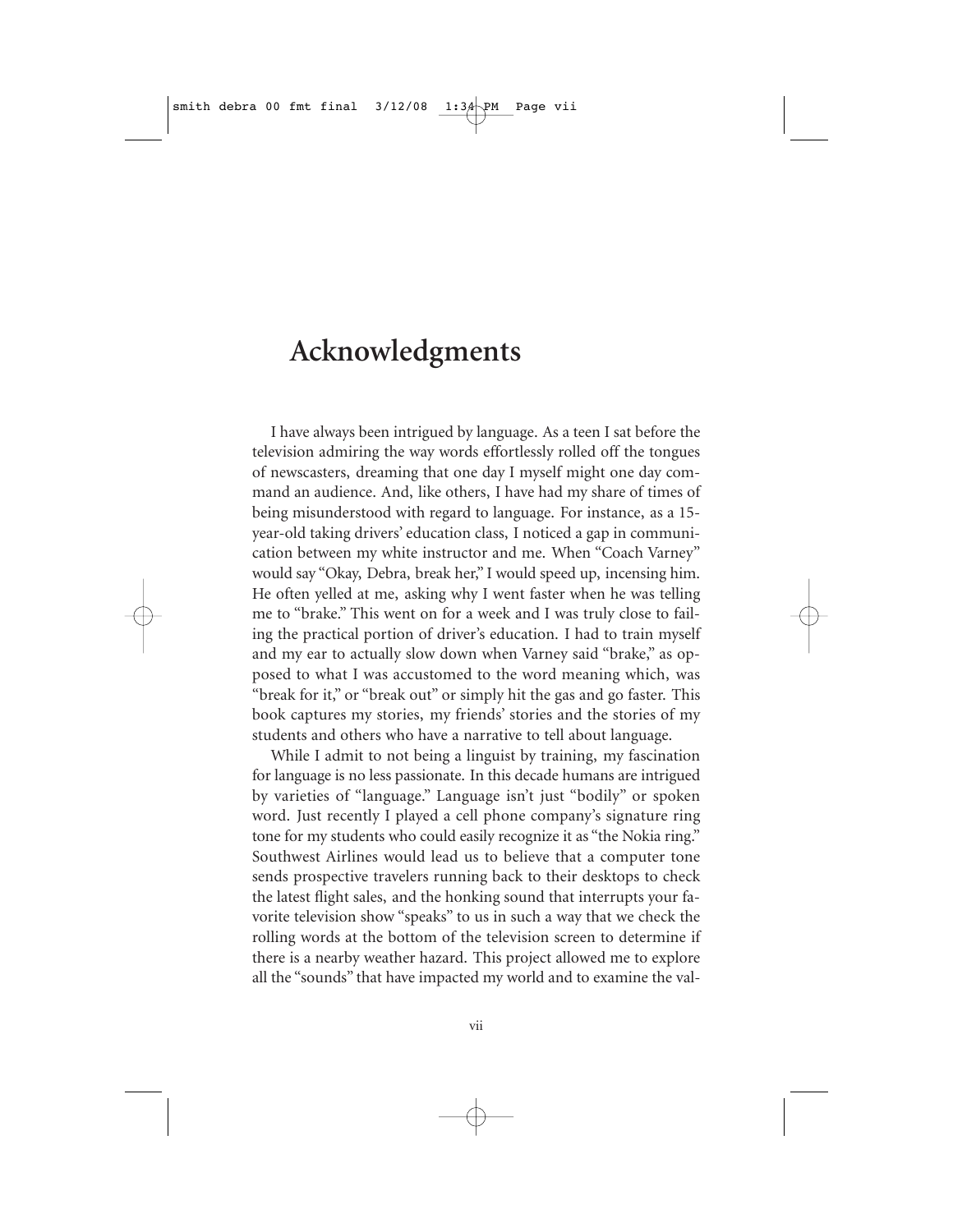ues and judgments we often place upon sounds. Research for this work reveals things about my family and friends that has pedagogic possibility. Moreover, it reveals personal stories about my family and friends. In that way, it was difficult to write at times because the memories that help to fill the pages carry with them a range of emotions — some still fresh enough to sting when they are questioned. For example, I left this portion of the manuscript laying out one day when my teenage niece and I were visiting together. As she chatted freely on the telephone for what seemed like an entire day, she picked up my manuscript which I had carelessly left out in the open and she read the first two sentences. "I can't believe you did this stuff!" she scoffed at my recollection of perching in front of the television in awe of newscasters as a teen. My reaction was to seize the pages from her hands—an act which startled her and even surprised me. Hearing her read aloud my youthful obsession with language while she was on the phone with another teenager made me feel vulnerable for reasons I can't quite explain. Yet the opportunity to read other authors' accounts of language and the opportunity to recall some of my own experiences was peculiarly liberating as I spent month after month in front of the computer. I would never have had the stories or the determination to complete this project in the wake of tremendous challenge if not for so many people some of whom I will name and others who know they are part of this undertaking. I am indebted to my parents Laverne and James who always told me to "talk louder"—and then gave me the "when the porch gets dry" story to tell for the rest of my life. To my sister Shirley and brother-in-law David, my aunt Alma S. Brown, Sharon R. Johnson, Elsie Byrd, Donna Stitt, Desiree Sterbini and Arlene Ferebee who encouraged my writing and/or gave me great stories to add to my own collection. To Karla Price who always called with a great "example" (especially the one from QVC "girl"). To Regina Fisher who makes me laugh with the "dranking" and stuff story. To Valerie Hayes and Eddison Bramble who showed me a whole new approach to the language of business during that amazing homecoming in Chapel Hill and the subsequent birthday celebration in New York. To Bobby McNeill who is always proud of me no matter what I have to say. To Anthony Jackson who says everything unflappably and to the great communicator, Teresa Blossom,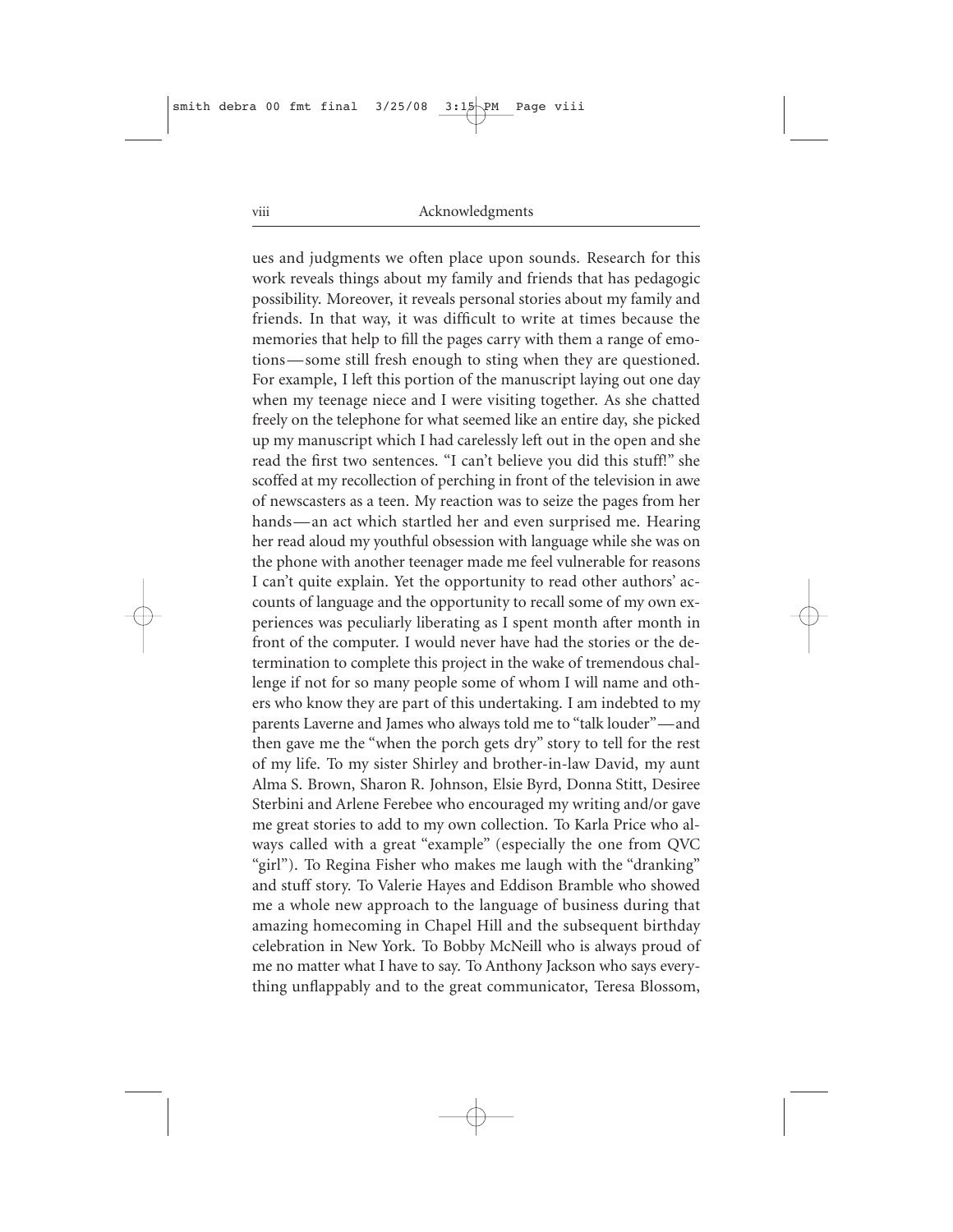who does not do enough sharing of her wonderful words with the public and therefore forces me to try to vicariously represent her talent through my own work. To Ditishia Simpson, my research assistant and to Dr. William Gay who said I should "do something" with my writing. To my best friend Nick Mackey (I know you can spell "restaurant") whose language is known to be "non-publishable" and who is probably at work now on his own book in order to keep the competition alive. To Marc Wallace who always stumbled across useful information for me and talked me through this project and to David Yorker the statistician extraordinaire who not only can always seem to "abra-ka-debra" me through my numerical challenges but seems to be listening to everything I say. To Joseph Major and Toria Burch who tolerated my frequent late-night telephone calls and allowed me to chatter from Times Square to Pawley's Island. And to Bryan Allen who, like me, never quite knew the art of spinning the story until now. To David Landrum, my "homey" (and my Miguel) who made me "bark" and encouraged me over and over again. To Amy Beddingfield who always remembered to bring the "letters." To Channelle James for giving me just the "right" tea talk to fuel this project and to Harry Mack, Tina Gordon and Tiffany Mitchell for the much-needed "therapy" and infinite anecdotes (I was "gone" call you!). To Tonya Carson, Freda McClain and Mamie Wilkins who know many of my stories. To the members and family I have at Trinity A.M.E.Z. Church who surround me with the faith I need to tell my story. And, finally to Brittany who by her own freedom as a teen who can spend a day chatting endlessly about nothing, unleashed my own autonomy and made it possible for me to have words on the following pages.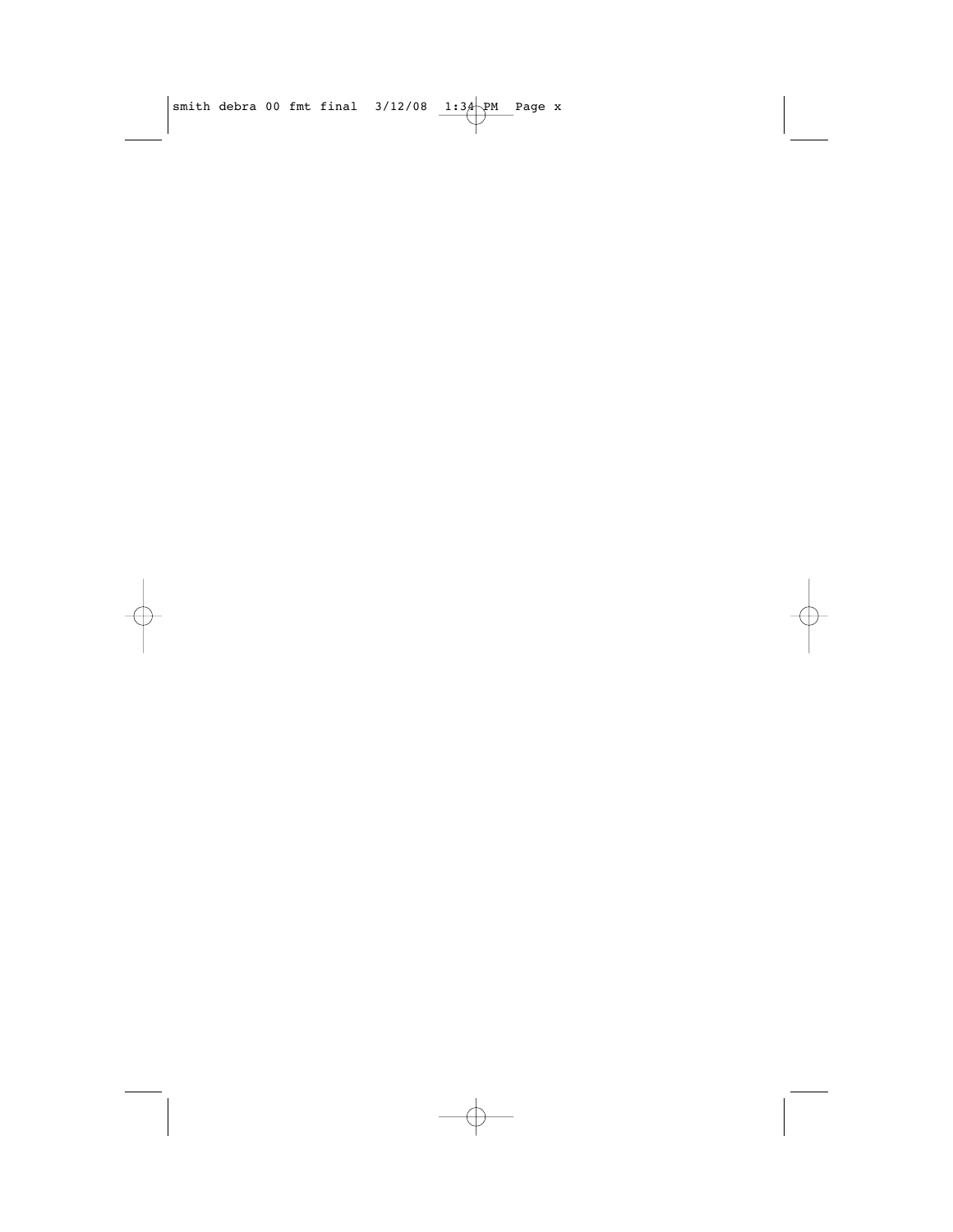### **Introduction**

Language sets people apart. Watch any primetime television show and that fact is starkly clear. Characters with southern accents, "foreign" accents and those who use formal English play distinguishably different roles. And, we think distinguishably different things about them. Who can forget the Clampett family whose mountaineer roots were reflected in their "hillbilly" references to "vittles"1 or the James Bond2 series, where Bond's discernible British accent sets him apart as slick opposition? The "valley girl" language popularized by at least one film, Clueless<sup>3</sup>, enjoyed a long run in a host of popular television shows where popular girls were held in high social esteem. Visual electronic medium works to make the voices of people "familiar," often by utilizing codes imbedded in each production. Those codes, which I will discuss later in this work, reinforce Bourdieu's declaration (*On Television* 1996) that television is a medium that "enjoys a de facto monopoly on what goes into the heads of a significant part of the population and what they think" (18). One of the perils of those codes is the mistaking of them as truly characteristic of a population. Countless studies have demonstrated the veracity of this statement. Ella Shohat (1994) says that the "linguistics of domination" take into account that "English, especially, has often served as the linguistic vehicle for the projection of Anglo-American power, technology and finance." Calling language a "social battleground," Shohat adds that "language forms the site where political struggles are engaged both collectively and intimately."

<sup>1.</sup> The Beverly Hillbillies television show aired from 1962–1971. "Vittles" was their word for "food"

<sup>2.</sup> James Bond movies have existed from the 1950s to this current decade

<sup>3.</sup> Clueless is a 1995 film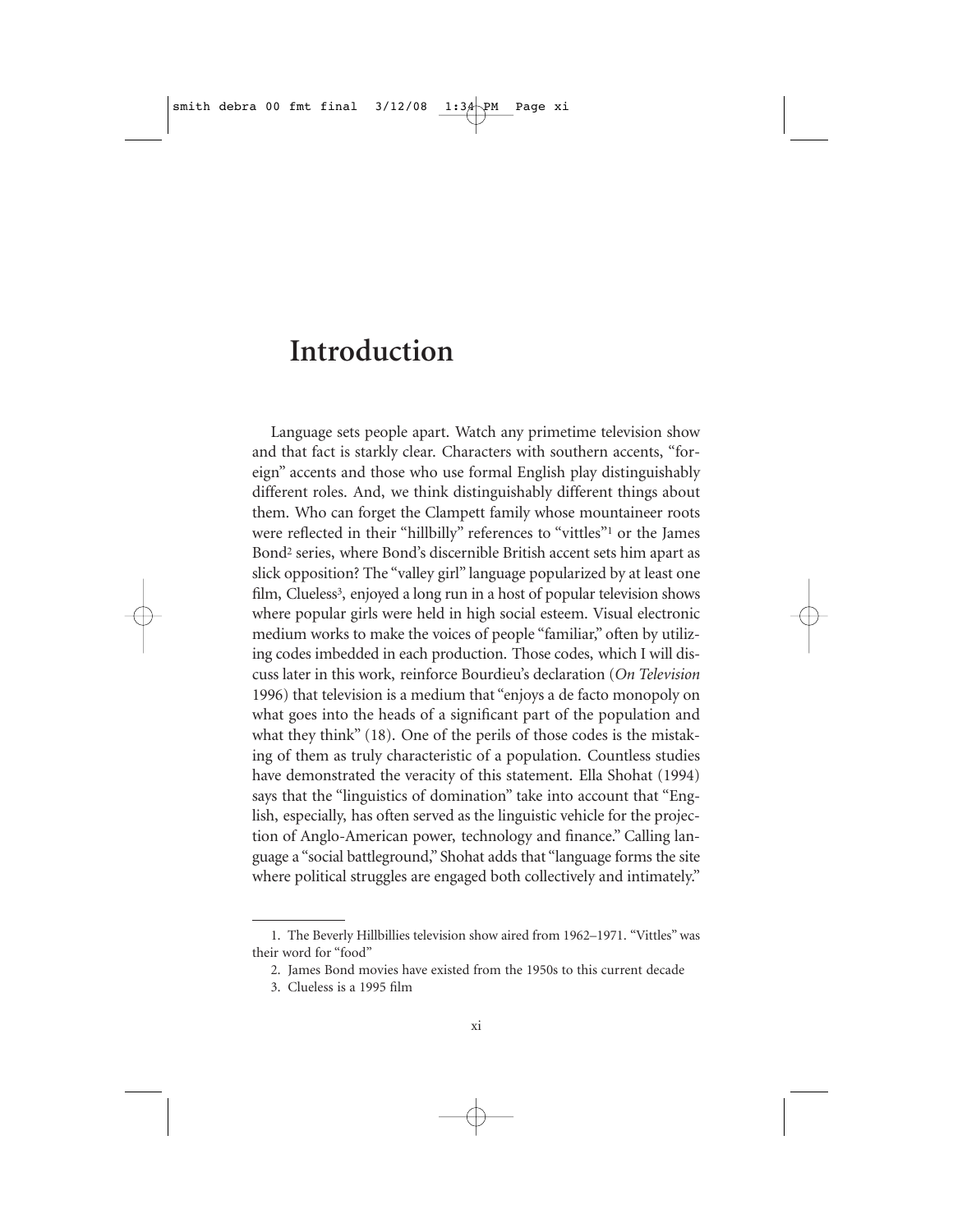My own experience has been that people mistake me for being white when they speak with me on the telephone. I have found this baffling over the years because I simply did not know what "white" sounds like. Yet, "sounding white" was having an impact on my navigation of space. For instance, one year during graduate school, I called the public library system to have a book held. When I arrived to pick up the book, I was informed by the elderly white library attendant that the book I requested was, in fact being held for one "Debra Smith." I responded that I, in fact, was Debra Smith to which the library representative responded, "honey, you sounded like a white girl on the phone." Beverly Tatum (1997) recalls a similar experience: "Following a presentation I gave to some educators, a **w**hite man approached me and told me how much he liked my ideas and how articulate I was. "You know," he concluded, "if I had had my eyes closed, I wouldn't have known it was a Black woman speaking" (Tatum 24). Meanwhile in the article "Sounding Black: Court-Sanctioned Racial Stereotyping" by Lis Wiehl, the author asks if you think you can determine someone's skin color by listening to his/her voice. Further, Wiehl asks "If so, would you swear to it in court? ... Would you testify to a defendant's guilt in a criminal trial based on listening to his voice and deciding on his race—never having seen him?" The article goes on to detail a Kentucky State Supreme Court ruling that "a white police officer, who had not seen the black defendant allegedly involved in a drug transaction, could, nevertheless, identify him as a participant by saying that a voice on an audiotape 'sounded black'.4

In another example of these same phenomena, I recall the experiences of my friend Arlene. During a volunteer project which involved transporting young black children to an activity, Arlene, a black woman, talked to the children in her vehicle about the activity in which they were about to partake. Along the way, she told them that they could tune the radio to any station they preferred. At one point while she was speaking, one of the children asked her "are you white?" Perplexed, because the child could clearly see her and therefore must be basing his inquiry upon her voice, Arlene asked him what he thought.

<sup>4.</sup> Wiehl, Lis. Harvard Blackletter Law Journal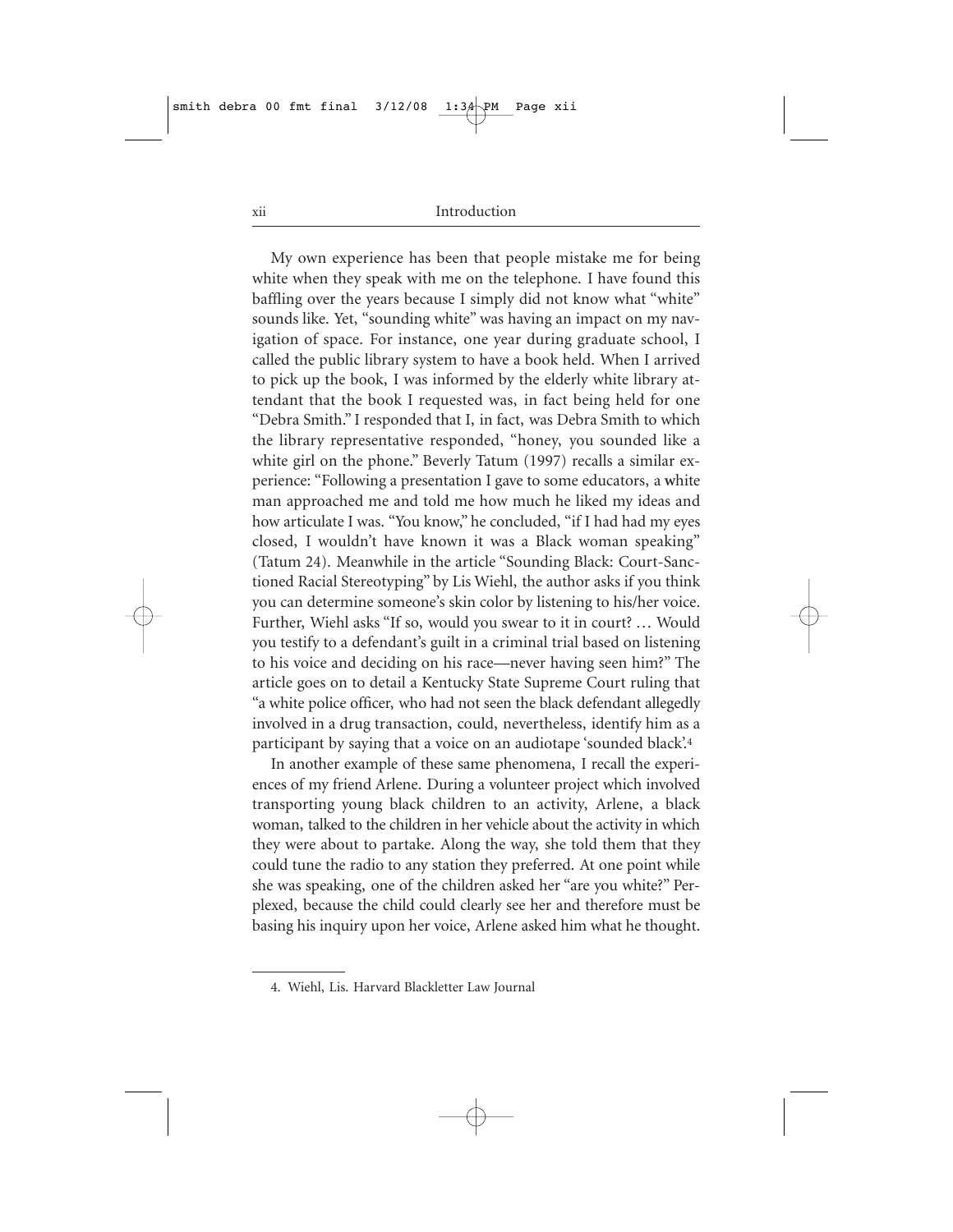He responded that she "looked" black. I believe that Arlene's proper English contributed to the child's inquiry, which could suggest that either he had no prior experience with black people speaking proper English, or he was socialized in some way to believe that proper English is only spoken by white people. Beverly Tatum (1997), writes about black children, who describe black scholarly, achievement-driven classmates as, "acting white." The author considers that their socialization has lent itself to their believing that the only studious, achieving people are, in fact, white. Therefore, for a black classmate to follow suit must indicate that they are mimicking white people. This concept is played out in a couple of examples on television. The "silenced" character is the term I use to describe that character who plays second-fiddle to the "star" of a situational comedy. "Carlton" from the *Fresh Prince of Bel Air*<sup>5</sup> and "Michael" from *Good Times*<sup>6</sup> are two examples. The former is hopeful about attending Princeton University even as he is an achiever in his senior year at the fictional Bel-Air High School. He speaks properly and is often chastised by his "cousin" Will (Will Smith, the star of the show) for being a "nerd." He is often seen in the company of white friends in contrast to Will's more masculine friends from "the hood." And, he goofily dances about to the music of Tom Jones. Donald Bogle (1992) says "Hollywood has never understood that there are many people from the inner city who can speak without slang (or who use it judiciously), who have manners and are perceptive enough to know when to talk loud and bad and when to sit back, listen and take in the scene before making any moves" (292–3). Prior to Carlton's marginalization, Michael from *Good Times* was often downplayed in favor of his brother J.J. (Jimmie Walker, the star of the show). While Michael spoke about Black Nationalism, and other political platforms, his exposure on screen played straight man (almost nerd) to his older brother's colorful antics. This reinforces the notion that intelligent roles are "nerdy" or "white." These characters are marginalized or play second fiddle or straight man to the more colorful characters' role.

<sup>5.</sup> Carlton Banks is the character portrayed by Alphonso Ribeira in the Fresh Prince of Bel Air which aired on television from 1990–1996.

<sup>6.</sup> Michael Evans is the character portrayed by Ralph Carter in Good Times which aired on television from 1974–1979.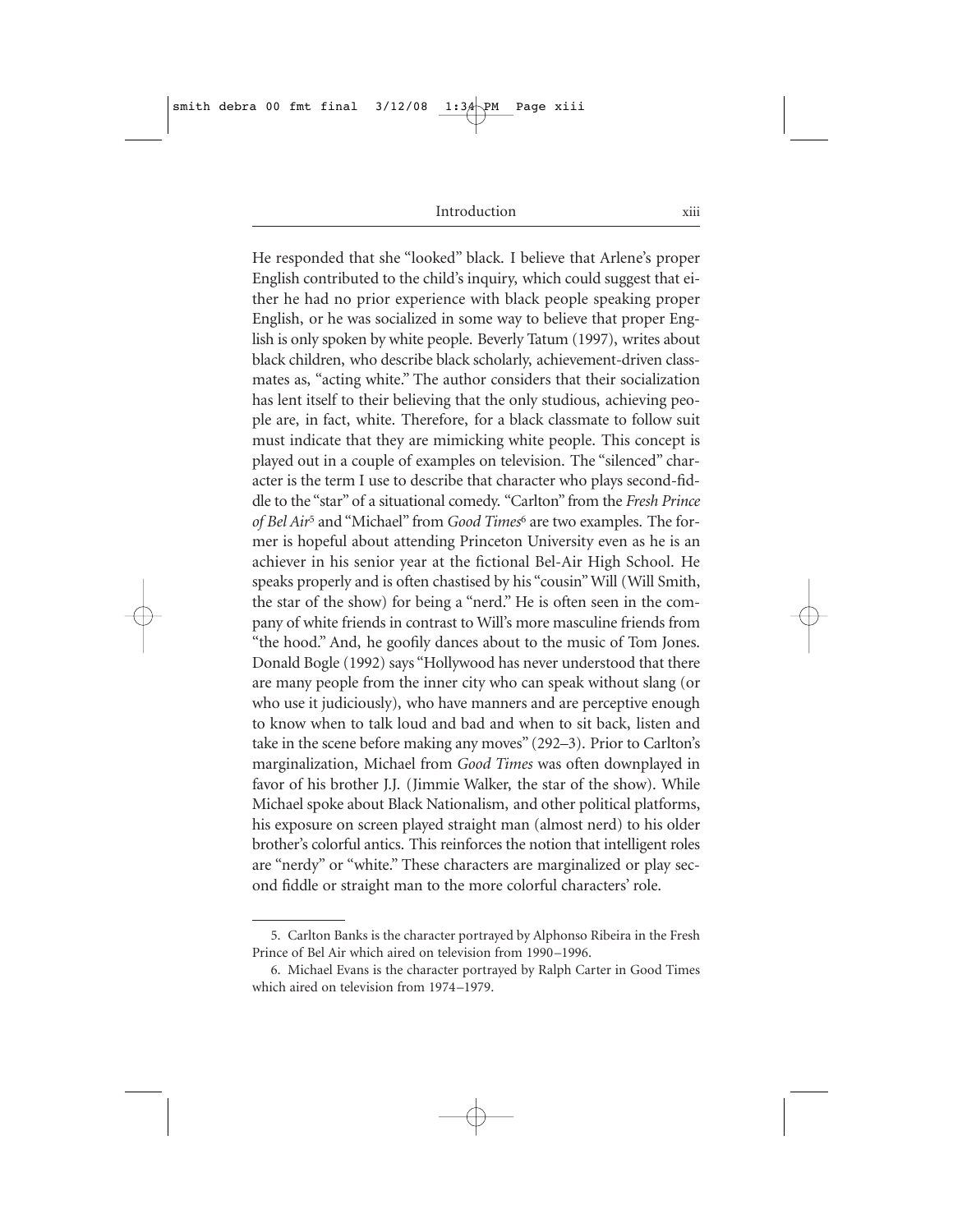While the "King's English" has typically been the language of power, popular culture has given way to new forms of power within language. In modern times, designers, liquor labels, department stores, and jewelers are prospering from the exposure they receive within the lyrics of rap music. This book examines the language of dominance, the language of hip-hop culture and the transition in power between the two genres. For more than twenty years now, rap artists have created a rivalry of sorts between those language staples of power and the opportunity for new forms of power in language, thus creating a space for us to examine new possibilities for linguistic capital.

I begin in **Chapter One**, *Language in Story*, by presenting a short story very loosely based upon my own experience with language. I conclude the chapter by providing an analysis of the five characters from the short story who confirm, challenge and deviate from the use of formal language. These characters, Virginia Carraway, Cathy Carraway, Becca Carraway, Belle Williams and Gerald Williams each offers some component of language that can be explored in depth and that are contributory to our beliefs about black people and language. **Chapter Two**, *Language in Television*, examines electronic media's role in language potential. The chapter examines the language of television that marks race especially for non-discriminating viewers like the young boy who interacted with my friend Arlene. In this chapter, I look at the function of characters like "Will Smith" and "Carlton Banks" in *The Fresh Prince of Bel Air* (1990s) and "Michael Evans" and "J.J. Evans" in *Good Times* (1970s). These four characters especially impart details about language based upon the characters they portray. **Chapter Three**, *Language in Hip-hop*, examines contemporary hiphop language, often not standard English, and its marketability, while **Chapter Four**, *Language in Society* reveals the results of a survey taken to determine how the language of hip-hop and the language of business intersect, if at all. I conclude with **Chapter Five**, *Language Possibilities in the Classroom*, which discusses the possibilities inherent in language and how they can be played out in curriculum. Language certainly has possibility for pedagogy. The classroom instructor has a forum in which to change perceptions of language. Angela McRobbie says that "if representation remains a site of power and regulation,